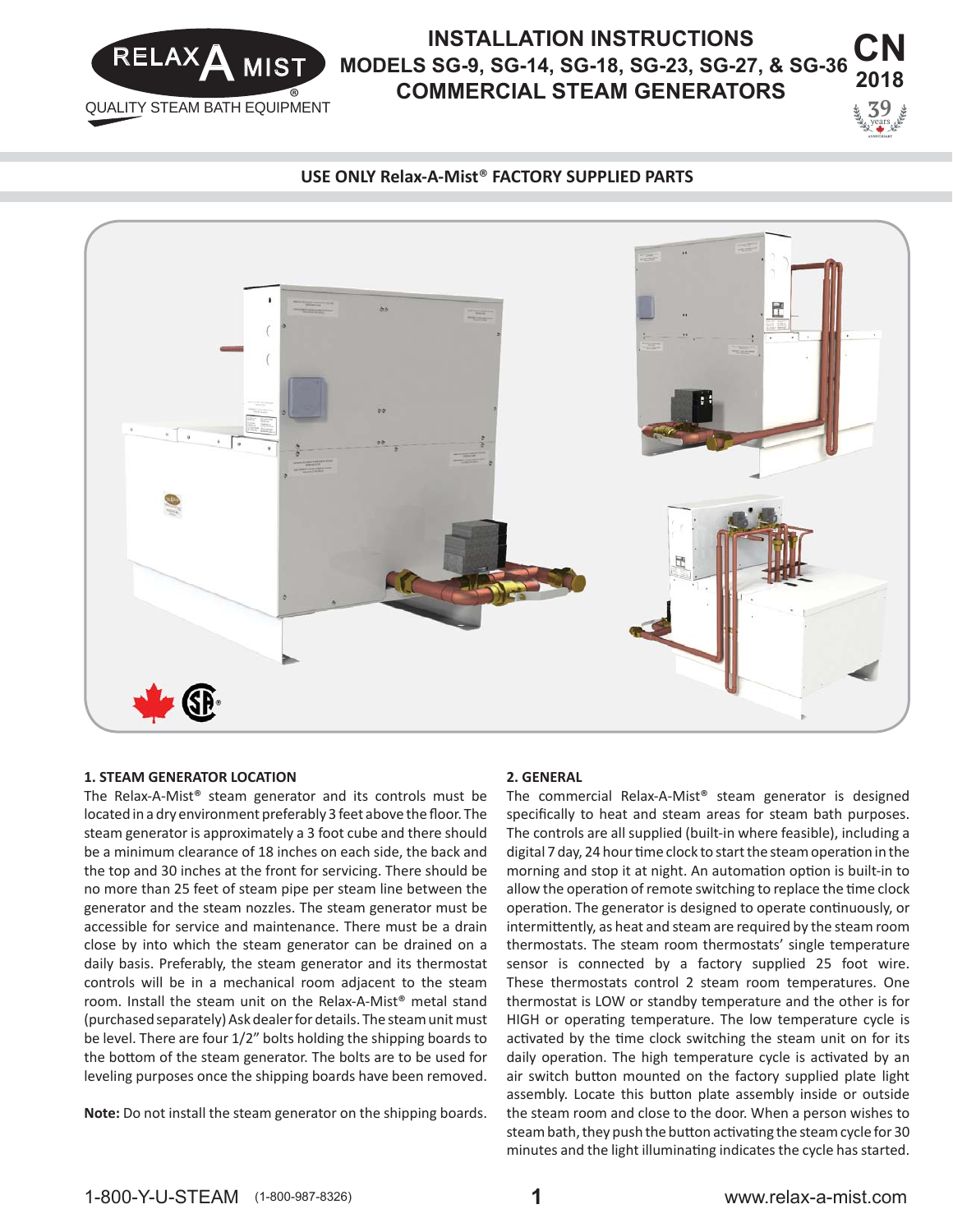### **INSTALLATION INSTRUCTIONS - SG SERIES CONTROLS & WATER SUPPLY**

The button also turns the cycle and light off should a person end their steam bathing before the 30 minute cycle is completed.

There is a built-in drain/flush system which operates when either the time clock or the remote switch turns the steam operation off. At the start of the drain/flush operation, the flush valve introduces a burst of water to the interior of the steam generator to cool the boiling water. Then the automatic motorized drain valve opens followed by six separate 14 second flushes over a 20 minute period.

This is necessary as the only substance that leaves the generator during a steam operation is pure steam and all of the dissolved solids carried in with the water remain in the steam generator. During a 10 hour operational day, the dissolved solids from approximately 30 to 90 gallons of water (depending on the boiling tank size) are left in the approximate 2-1/2 gallons of water in the steam generator. If this residue is not drained on a daily basis, the resulting mineral buildup may hamper the steam unit operation and void the warranty. **Note:** See **WATER SUPPLY** on page 2 and **CAUTION 6** on page 6.

#### **3. CONTROLS**

All of the steam unit controls are a maximum 24 volts and are protected by 2amp. fuses located on the electronic circuit board. The circuit board and the terminals for connecting the external controls are located in the left (low voltage) side of the main electrical connection box. The circuit board controls:

- **a)** Steam boiling tank water level.
- **b)** One of the boiling tank low water cutoffs.
- c) The main heating element relay contactors.
- **d)** The drain flush system.
- **e)** A timer for the HI TEMP operating temperature air switch button.
- f) Use of either the time clock or remote switch.

The wiring connections will be described later.

#### **4. WATER SUPPLY**

The water supply connection to the steam generator must be according to local codes. The water supply line must be flushed to eliminate any construction debris prior to connecting to the steam generator. See **CAUTION 9** on page 6.

Commercial Relax-A-Mist® steam generators are equipped with two fresh water systems; one for the normal steam operation and one for the drain flush system. There are two 1/2" solenoid valves located on the back of the main electrical connection box on the steam generator (one for each system). These two valves each have a  $1/2$ " copper pipe with a flared union stubbed out. They can be connected together so a single shutoff can be installed or each can have its own shutoff.

The "steam operation" water supply valve is connected to a 3/8" copper pipe which goes into the top of the boiling tank (left of center). The "drain flush" water supply valve is connected to a 1/2" copper pipe with a trap, which goes into the top center of the boiling tank, between the steam pipes.

If not already in the water system, a "water bumper" should be supplied and installed.

The water supply should be analyzed to determine the presence of any minerals and/or other impurities that could coat, corrode, or impede the operation of the Relax-A-Mist® water boiling tank interior. If necessary, the water must be treated to offset any adverse condition which may arise, or the warranty may be null and void. See **GENERAL** on page 1 and **CAUTION 6** on page 6.

#### **5. DRAIN VALVES, PIPING & FLUSH SYSTEM**

There is a drain piping kit (with a union) that connects to the steam generator pipe marked "DRAIN". The two drain valves supplied with the commercial Relax-A-Mist® are installed to/or on this piping kit.

- a) A 1" electric automatic drain valve that opens at the end of each day.
- **b)** A 3/4" manual drain valve (installed to loop the electric valve - see illustration of drain valve piping kit) for use when manual draining is desired.

The boiler is drained by gravity alone, so the drain system through the electric drain valve must not be less than 1". The drain piping kit discharge union should be piped directly to a floor drain, (leave an air gap between drain pipe and floor drain). The drain piping kit provides for the pressure relief loop connection. See the illustration on the Component Description page.

#### **DRAIN VALVE ELECTRICAL CONNECTION**

The drain valve is 24 Volts A.C., and is connected to the terminal strips in the left side of the electrical box on the steam unit:

- **a)** Connect terminal #1 on the valve to terminal #1 in the control box.
- **b)** Connect terminal #2 on the valve to terminal #2 in the control box.
- **c)** Connect terminal #4 on the valve to terminal #4 in the control box.
- **Note:** See wiring diagram on the inside cover of the low voltage connection box.

#### **6. STEAM PIPING & STEAM NOZZLES**

See **CAUTION 1-2, & 5** on page 6. The steam nozzle piping should be roughed in 18" above the unfinished floor of the steam room so when the mortar base and tile are installed. there will be a 14" clearance between the tile and the bottom of the steam nozzles. **Steam nozzles must be located away from user pathways where the steam will not burn anyone**  sitting on a bench or where they would come in contact **with the steam.** Care must be taken to AVOID A STEAM TRAP.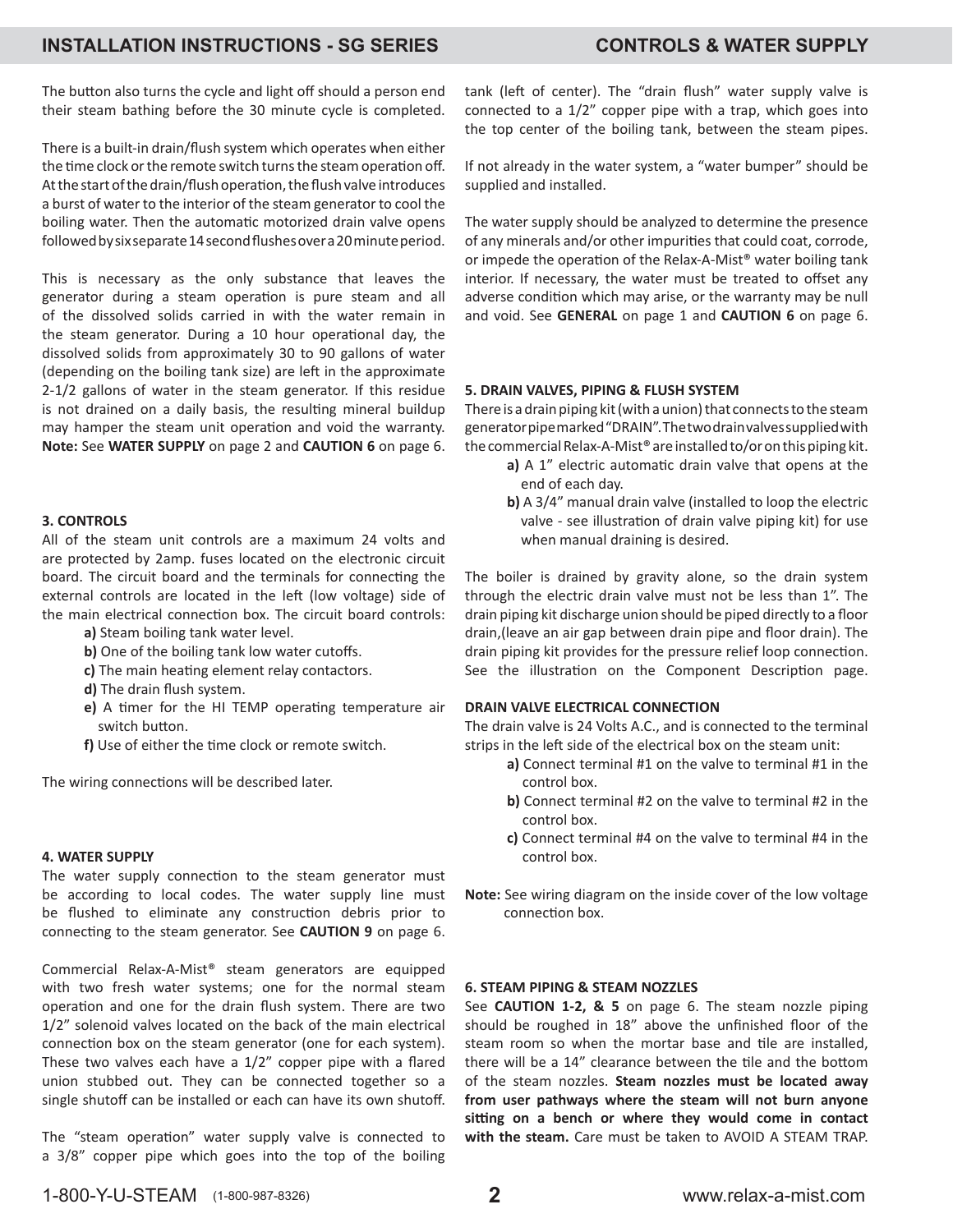Use each of the steam nozzles supplied, one per steam pipe. For maximum efficiency, all steam pipes must be:

- **a)** Secured or suspended.
- **b)** Of rigid copper.
- **c)** Insulated.
- **d)** Sloped so that no condensate will collect.
- **e)** Installed by the most direct or shortest route using the fewest number of elbows (in most cases this will maintain a lower pressure, less than 1 lb., in the boiling tank than a longer route with many elbows).

There is to be no restriction in the steam pipes between the steam generator and the steam nozzles that would in any way cause pressure to build in the boiling tank. See **CAUTION 1-3** on page 6. ALL condensate MUST be able to drain from ALL sections of the steam pipes at ALL times. Do not pressurize steam generator **or use steam generator to pressure test steam line piping.**

#### **WARNING: STEAM NOZZLES ARE HOT AND CAN CAUSE SEVERE BURNS. LIVE STEAM IS 212 °F (100 °C).**

There are two copper steam lines with unions stubbed out of the top of the steam generator. On each of the two steam lines, supply and install hard copper steam pipes (maximum 25 ft. per pipe) to a steam nozzle on each pipe. Each of the two steam pipes is to be terminated with a single steam nozzle sized to the steam pipe. See **CAUTION 2-3** on page 6. See **Fig.1** below for model, steam pipe and steam nozzle count and sizes. For other steam nozzle configuration consult with Relax-A-Mist® 1-800-987-8326 or the warranty will be void.

| <b>STEAM GENERATOR</b> | <b>STEAM PIPES</b>   | <b>SIZE IN</b> |
|------------------------|----------------------|----------------|
| <b>MODEL NUMBER</b>    | <b>STEAM NOZZLES</b> | <b>INCHES</b>  |
| $SG-9$                 | 2                    | 3/4"           |
| $SG-14$                | $\overline{2}$       | 3/4''          |
| $SG-18$                | $\overline{2}$       | 1"             |
| $SG-23$                | $\overline{2}$       | $1 - 1/4"$     |
| <b>SG-27</b>           | $\overline{2}$       | $1 - 1/4"$     |
| <b>SG-36</b>           | $\overline{2}$       | $1 - 1/2"$     |

#### **7. THERMOSTATS**

The electronic thermostats supplied with the Relax-A-Mist® are Johnson Controls models A-350 HI TEMP (operating temperature), S-350 LO TEMP (standby temperature), and D-350 digital readout. When plugged together, these thermostats control 2 room temperatures with one sensor. The readout D-350 displays the room temperature or the set point, in real time.

During the room construction, there should be a 3/4 inch conduit (i.e. plastic) installed in the wall to facilitate the installation of the room temperature sensor. The conduit should enter the room so the sensor will be positioned 5 feet from the finished floor or at the shoulder height of a person sitting at the highest seating level. The acrylic temperature sensor guard, supplied with the generator, must be installed in a vertical position to encourage the passage of air around the sensor. This makes it much easier to accurately monitor the room temperature. Mount the thermostat din rail and controls on a wall next to the steam generator where they cannot be tampered with.

#### **THERMOSTAT HOOKUP**

The thermostats are to be electrically connected to the sensor and to the steam generator using #18 AWG LVT wire, or equivalent, as follows:

**Note:** Connect the A-350, the S-350 and the D-350 controls by plugging them together on the din rail provided. Then proceed with the wiring.

#### **TEMPERATURE SENSOR TO CONTROL**

- **i.** Identify the "SEN" and the "COM" terminals in the upper left side of the HI TEMP model A-350 (left) thermostat control.
- **ii.** Connect one wire from the room temperature sensor to the "SEN" terminal.
- **iii.** Connect the 2nd wire from the room temperature sensor to the "COM" terminal.

#### **STEAM UNIT THERMOSTAT TERMINALS**

- **i.** Identify the HI TEMP and the LO TEMP terminals in the low voltage control side of the steam unit main electrical connection box.
- **ii.** Connect the two HI TEMP terminals in the low voltage control box to the "COM" and "NO" terminals in the bottom of the A-350 thermostat control.
- **iii.** Connect the two LO TEMP terminals in the low voltage control box to the "COM" and "NO" terminals in the bottom of the S-350 (right) thermostat control.

#### **POWER SUPPLY TO A-350 (LEFT) THERMOSTAT**

- **i.** Identify the "Thermostat 24 Volt" terminals in the low voltage control side of the steam unit main electrical connection box.
- ii. Identify the "24V" and "COM" terminals in the upper left side of the HI TEMP model A-350 thermostat. The COM terminal will already have one wire from the temperature sensor connected.
- **iii.** Connect the + (plus) terminal in the control box to the 24V thermostat terminal.
- **iv.** Connect the (minus) terminal in the control box to the COM thermostat terminal together with the wire from the temperature sensor.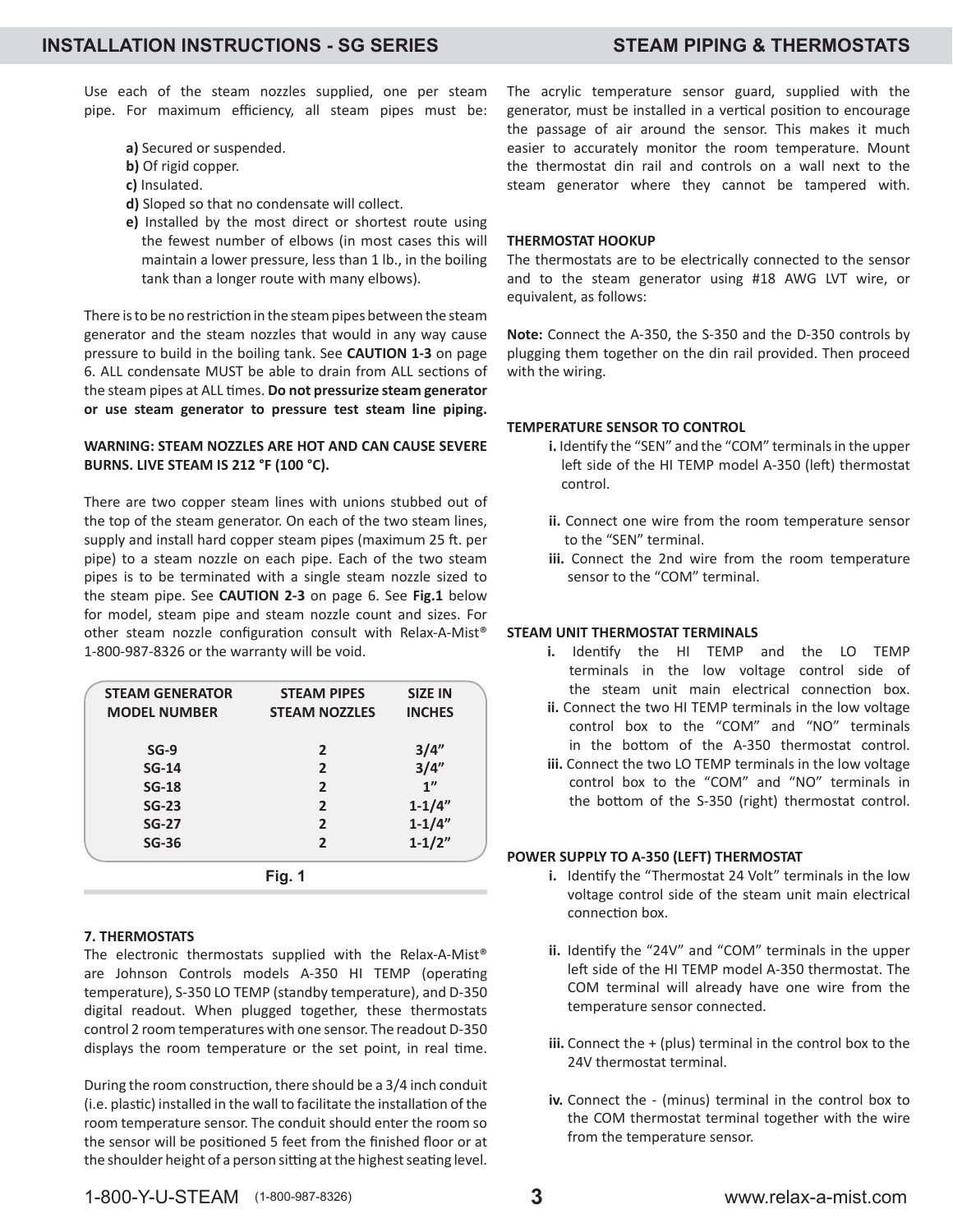### **INSTALLATION INSTRUCTIONS - SG SERIES FINAL INSTALLATION**

The thermostat temperatures have been preset at the factory. The HI TEMP at 115°F, and the LO TEMP at 90°F. The differential is preset at 1 degree.

To facilitate the final installation of the air switch actuator button, indicator light, and mounting plate assembly, cut a diamond shaped hole (4 inches across the flats) in the wall at standard switch height, just outside or inside the steam room door. Install a conduit to give access to this 4 inch diamond shaped hole for installation of a 5/16 inch plastic air line hose and a #18 AWG 2 LVT wire for the indicator light.

When mounting the button and plate assembly to anchors in the wall, care must be taken to protect the wires attached to the back of the LED indicator light, as they can be damaged by careless handling. Care must also be taken not to kink the air line hose.

- **i.** Using the plastic tubing provided, connect the sender button (on the back), to the air switch receiver nipple located on the outer upper side of the steam unit low voltage control box.
- **ii.** At the "Indicator Lamp" terminals in the steam unit low voltage control box, connect the orange wire to the  $+$  (plus) terminal and the white wire to the - (minus) terminal. The polarity must be correct for the LED indicator to operate.

**Note:** Silicone may be used to seal around the Air Switch assembly plate when mounting it to the wall.

#### **9. ELECTRICAL SUPPLY**

Must be wired to comply with local electrical codes. See **CAUTION 7** on page 5. According to most electrical codes, a disconnect must be placed within easy reach or sight of the steam generator.

**Note:** Use Copper Wire Only. Connect to Ground.

The heater elements installed in the SG series Relax-A-Mist® steam generators will be one of the combinations listed in Figure 2, depending on the combination that was ordered. Check to ensure that the supply voltage is compatible with the voltage listed on the steam generator identification label. Pull the rough-in copper power supply cable into the right side of the steam generator electrical connection box using the knock outs provided. Connect the copper power supply ground wire to the Relax-A-Mist® grounding lug. Connect the power supply wires to terminals L1, L2 and L3, (if provided) (see the wiring diagram in these instructions and on the inside of the electrical connection box cover.)

Note: The dash "----" lines denote field hookup.

#### **10. PRESSURE RELIEF**

The boiling tank pressure relief is a 23 inch water column that must be piped to an open drain (through the drain piping kit). Fill the pressure relief loop with water when installing (before startup), and insert it into the drain kit column. Install the pressure relief loop, so there is an air gap at the drain column to avoid siphoning it dry. See "Component Description" diagram page.

#### **11. OPTIONAL EQUIPMENT**

All Relax-A-Mist® model SG steam generators are equipped to accept the installation of a metal stand, remote switching, a scent pump and a "no steam" switch, (all purchased separately).

#### **REMOTE SWITCH**

A remote device, such as a building computer, may control the daily operation. This switch must be capable of switching 3 Amps at 24 Volts AC. See **CAUTION 8** on page 6.

#### **SCENT PUMP**

The scent pump will automatically add a fragrance to the steam room during the high temperature bather cycle. The pump requires a separate 120 Volt 5 Amp electrical supply and comes complete with all hardware for installation. It is important that only pure essential oils be used with the Relax-A-Mist® scent pump. Call 1-800-987-8326 for details.

**Note:** The pump Warranty may be void if corrosive or alternate products are used.

#### **NO STEAM SWITCH**

For temporary shut down purposes, a "no steam" switch can interrupt steam from being produced. Some examples of when this may be required are: if the facility decides to have the steam room cleaned during the daily operation, should a steam patron require assistance in the steam room, or should the facility not have patrons present that day. Call 1-800-987-8326 for details.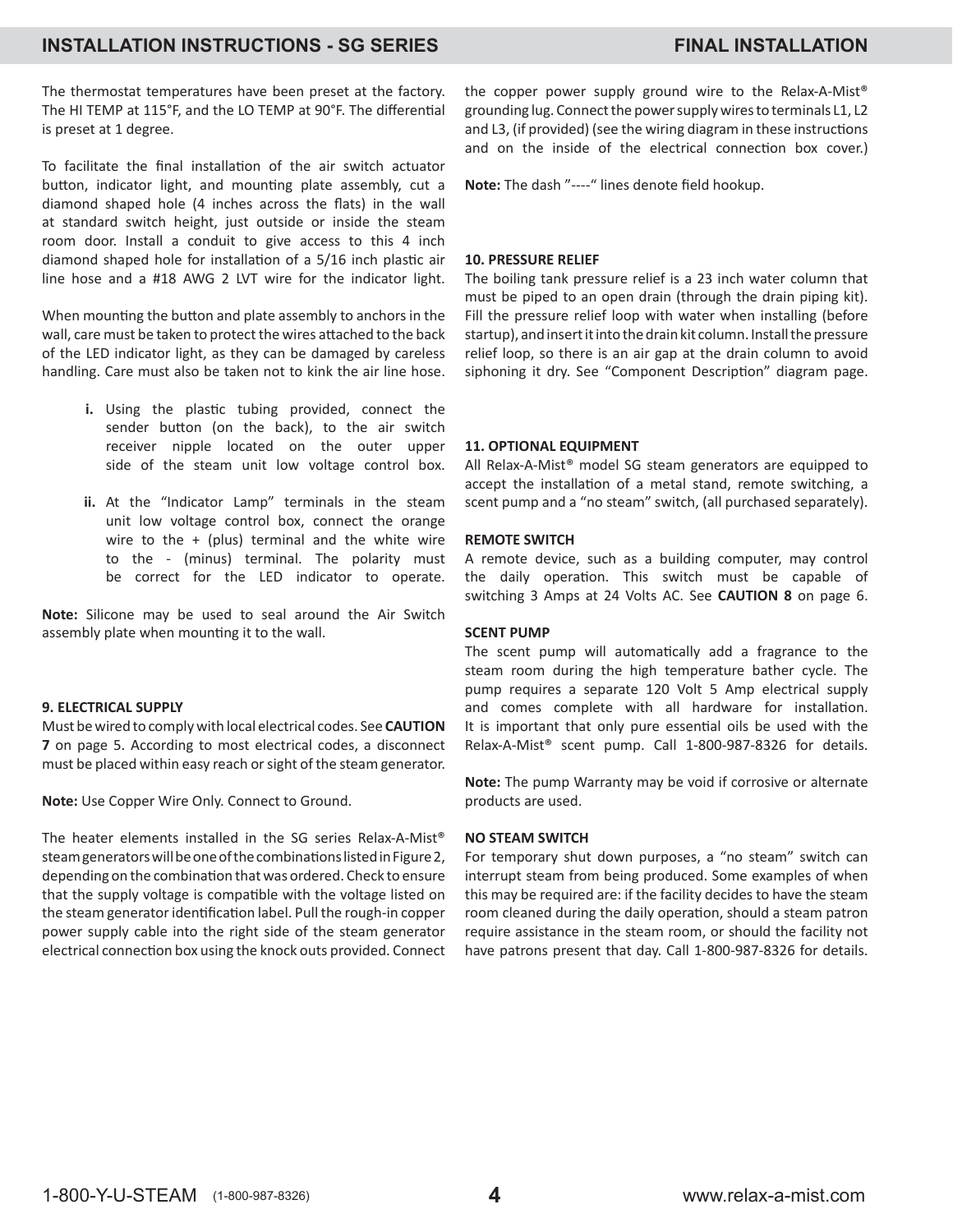| Electcrial Specifications for Relax-A-Mist <sup>®</sup> SG Series Steam Generators |            |           |                                    |          |          |          |          |  |  |  |
|------------------------------------------------------------------------------------|------------|-----------|------------------------------------|----------|----------|----------|----------|--|--|--|
| <b>MODEL</b>                                                                       | MAX.CU.FT* | <b>KW</b> | <b>VOLTAGE &amp; PHASE OPTIONS</b> |          |          |          |          |  |  |  |
|                                                                                    |            |           | 208V 1Ph                           | 208V 3Ph | 240V 1Ph | 480V 3Ph | 575V 3Ph |  |  |  |
| $SG-9$                                                                             | 390        | 9.0       | Yes                                | Yes      | Yes      | Yes      | Yes      |  |  |  |
| $SG-14$                                                                            | 570        | 13.5      | Yes                                | Yes      | Yes      | Yes      | Yes      |  |  |  |
| $SG-18$                                                                            | 750        | 18.0      | Yes                                | Yes      | Yes      | Yes      | Yes      |  |  |  |
| $SG-23$                                                                            | 930        | 22.5      | Yes                                | Yes      | Yes      | Yes      | Yes      |  |  |  |
| $SG-27$                                                                            | 1,125      | 27.0      | N/A                                | Yes      | N/A      | Yes      | Yes      |  |  |  |
| $SG-36$                                                                            | 1,685      | 36.0      | N/A                                | Yes      | N/A      | Yes      | Yes      |  |  |  |

# *CAUTION CAUTION CAUTION*

- 1. Do not interconnect or manifold steam pipes, reduce in size, or cause a restriction. Do not pressurize steam generator or use **steam generator to pressure test steam line piping.**
- **2.** Use only the steam nozzles supplied, one steam nozzle per steam pipe.
- **3.** The steam pipe(s) must not be restricted to less than the equivalent of the inside diameter of the steam nozzle(s). See Figure 1 for steam pipe and steam nozzle diameter.
- **4.** Steam Nozzles must be located in an area where the steam will not discharge onto the users' pathways and the steam will not burn anyone. **Note:** A steam guard may be required.
- **5.** AVOID A STEAM TRAP. All condensate MUST be able to drain from all sections of the steam pipe at all times.
- 6. Impure, mineralized, or other types of hard water that may hamper the operation of the steam generator may VOID THE WARRANTY if not treated properly.
- **7.** Check the electrical service voltage and phase requirements of your Relax-A-Mist® steam generator to ensure your electrical supply is compatible. Use copper wire only. Always connect a ground wire to the steam generator grounding lug.
- **8.** A remote switch that is connected to the terminals in the low voltage side of the electrical control box must be capable of handling 3 Amps at 24 volts AC.
- **9.** Flush 5 gallons of water through the water supply line to remove construction debris before completing the water connection to the steam generator.
- **10.** Steam is hot and can cause severe burns. Be aware of the steam nozzle(s) and the hot steam exiting them.
- **11.** Do not pressurize steam generator or use steam generator to pressure test steam line piping.

#### **DISCLAIMER:**

The information given represents suggestions only. Each steam room is unique. Relax-A-Mist<sup>®</sup> manufactures steam generators only and therefore cannot warrant information given regarding steam room materials or construction techniques. Final selection of the steam room temperature settings and the duration of stay, is at the discretion of the operators or owners.

1-800-Y-U-STEAM (1-800-987-8326) **5** www.relax-a-mist.com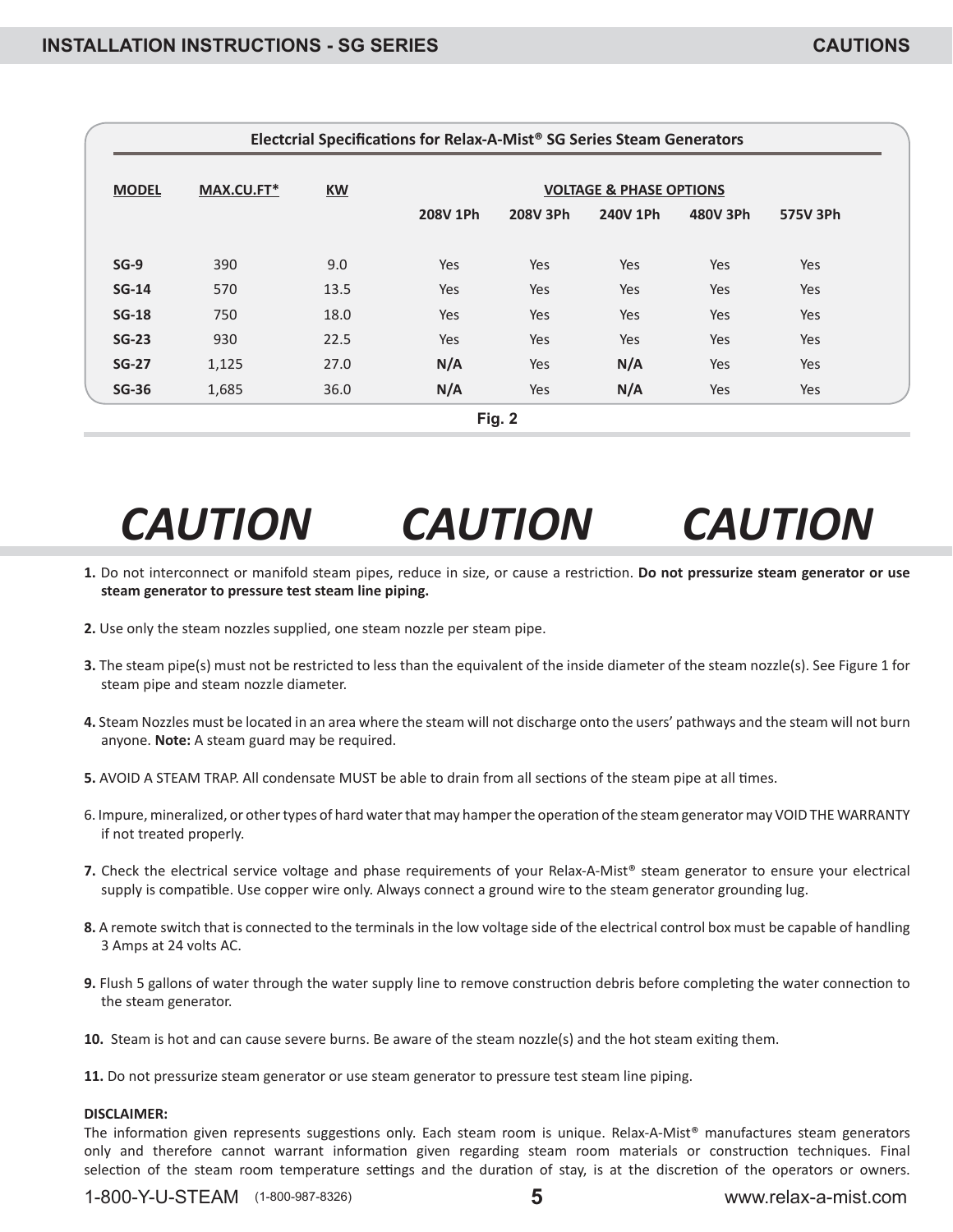

1-800-Y-U-STEAM

# **Commercial Steam Generator Component Description**



### **FOR MODELS SG-9, SG-14, SG-18, SG-23, SG-27 & SG-36**

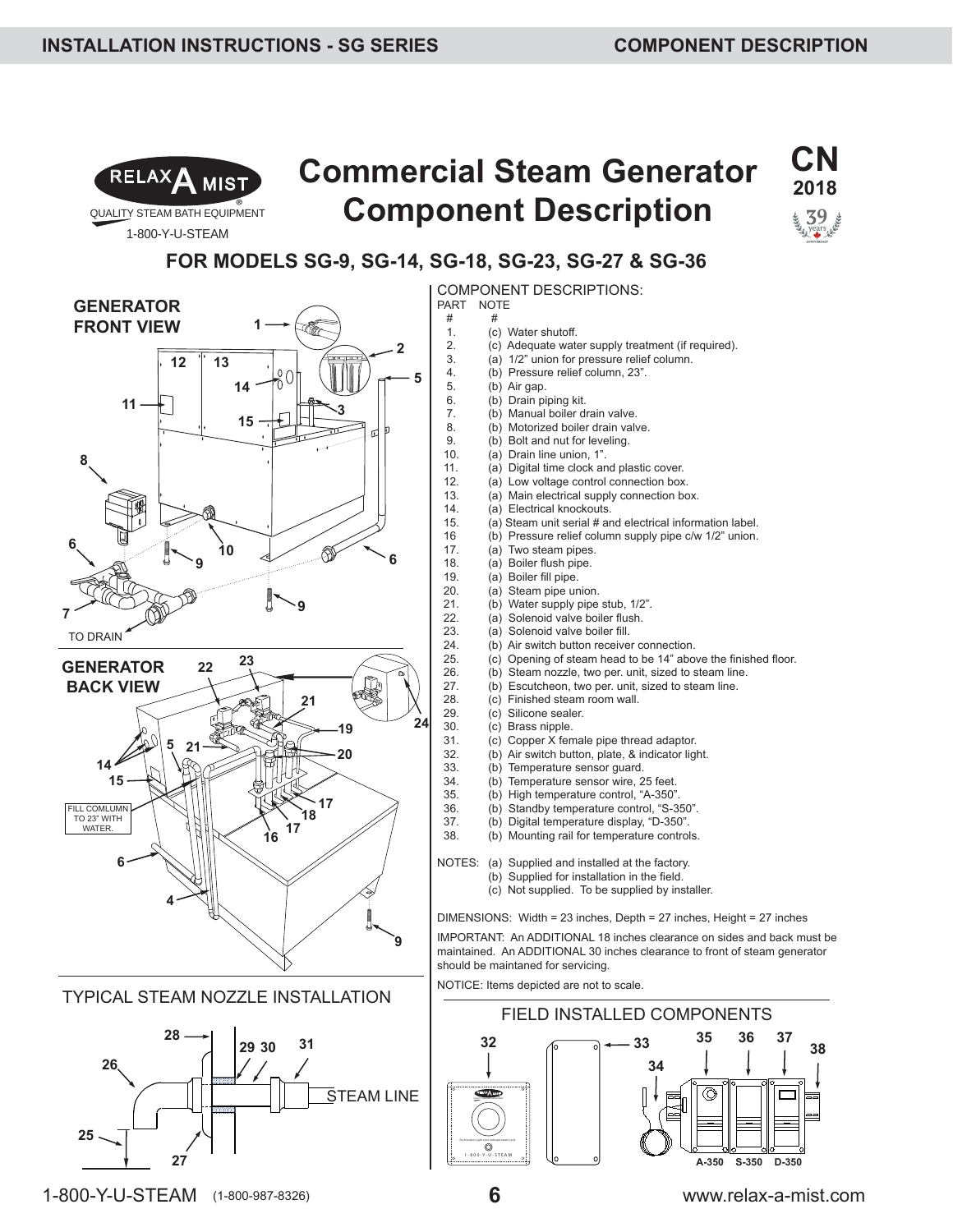